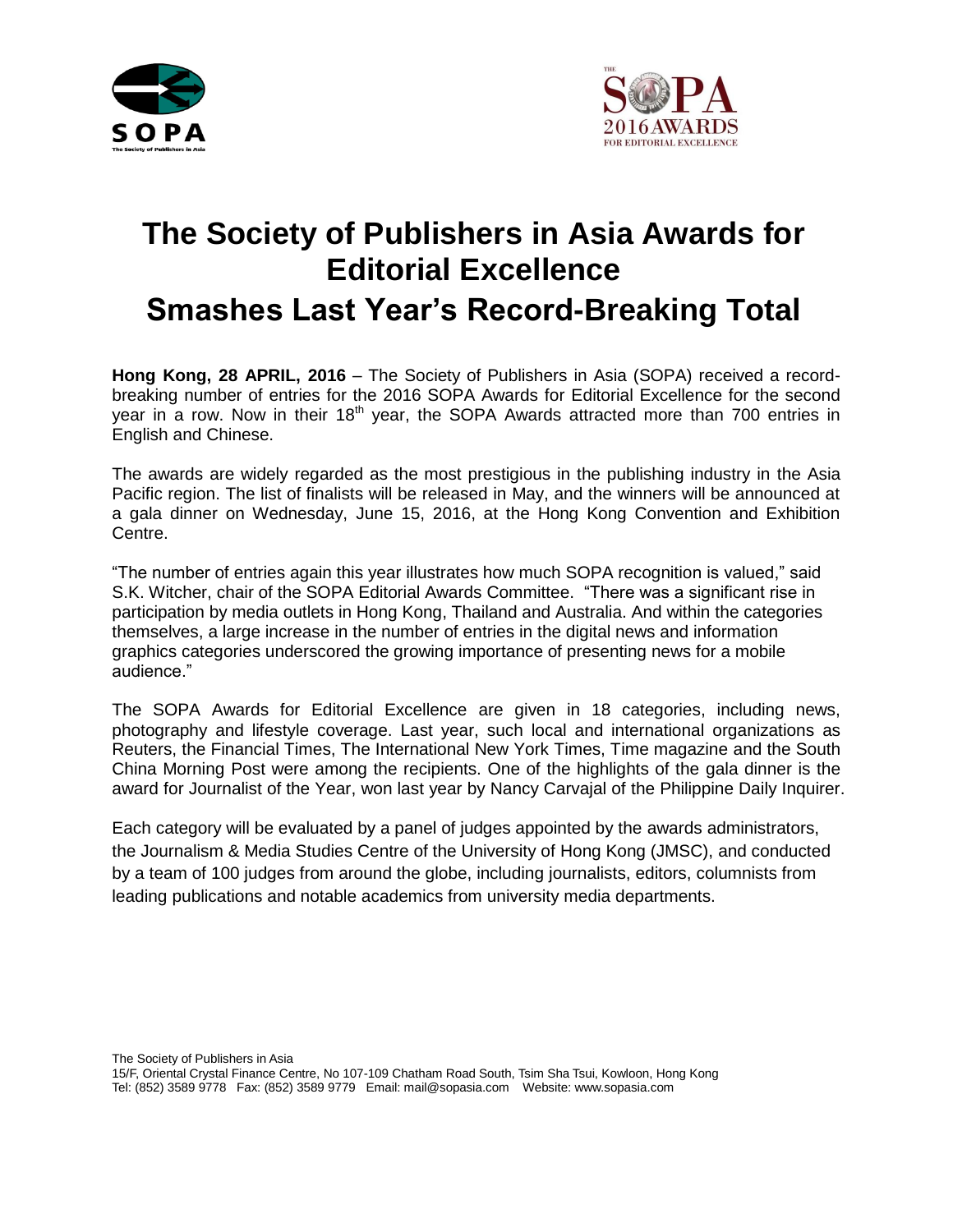



The judging panel will be led by Jeffrey Timmermans, an associate professor of practice at JMSC and director of its undergraduate journalism program. The deputy head of judges will be King-wa Fu, an associate professor at JMSC.

"The SOPA Awards for Editorial Excellence are recognized as the industry 'gold standard,' celebrating the very best in journalistic quality and integrity," said SOPA Chairman Raymond Warhola. "SOPA Awards are prestigious, and their winners reflect an elite group in Asia. The record number of entries received again this year continues to affirm SOPA's leadership and unwavering commitment to publishing excellence in the region."

This year, as it did last year, SOPA is organizing media tours at Bloomberg and Google on the same day as the gala dinner on June 15th. Google will host a breakfast networking and workshop event, and Bloomberg will provide a media tour in the afternoon. For more information, visit<http://www.sopawards.com/workshop-and-media-tours/>

The SOPA 2016 Awards for Editorial Excellence are supported by Invest Hong Kong (Platinum Sponsor) and Google (Gold Sponsor). CatchOn is the public relations partner, Media OutReach is the newswire partner and CTPS is the printing partner.

Tickets for the gala dinner are on sale now. To reserve your tickets for the SOPA 2016 Awards for Editorial Excellence at the Hong Kong Convention and Exhibition Centre on June 15, please contact the SOPA Secretariat at Tel: +852 3589-9778 / [mail@sopasia.com](mailto:mail@sopasia.com) or visit [http://www.sopawards.com.](http://www.sopawards.com/)

## **About SOPA:**

The Society of Publishers in Asia (SOPA) was founded in 1982 to champion freedom of the press, promote excellence in journalism and endorse best practices for all local and regional publishing platforms in the Asia Pacific region. SOPA is a not-for-profit organization based in Hong Kong and representing international, regional and local media companies across Asia. The Society of Publishers in Asia is also host to the prestigious annual SOPA Awards for Editorial Excellence which serves as the world-class benchmark for quality journalism in the region. [www.sopasia.com](http://www.sopasia.com/)